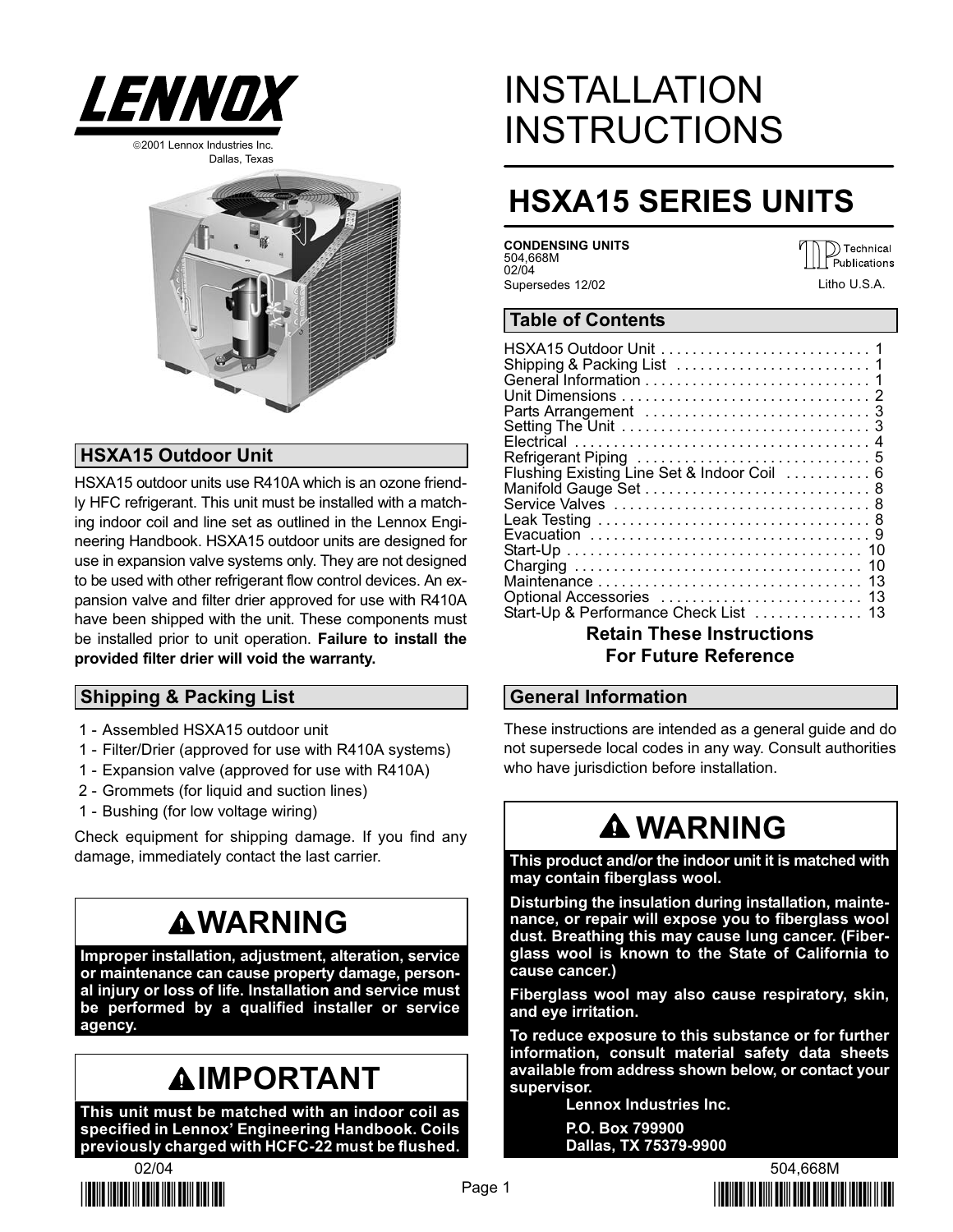

| Model No.                  |     | A          | в          |             | D          |             |            | G          | н         |           |
|----------------------------|-----|------------|------------|-------------|------------|-------------|------------|------------|-----------|-----------|
| <b>HSXA15-024</b>          | in. | $27 - 7/8$ | $25 - 7/8$ | $29 - 7/8$  | $12 - 1/4$ | $22 - 7/16$ | 14-7/16    | $22 - 1/8$ | $2 - 7/8$ | $5 - 1/2$ |
|                            | mm  | 708        | 657        | 759         | 311        | 570         | 367        | 562        | 73        | 140       |
| HSXA15-030,<br>HSXA15-036, | in. | $30 - 7/8$ | $32 - 1/8$ | $34 - 1/16$ | $12 - 3/4$ | $26 - 5/8$  | $18 - 5/8$ | $28 - 1/8$ | $3 - 7/8$ | $7 - 1/2$ |
| <b>HSXA15-042</b>          | mm  | 784        | 816        | 865         | 324        | 676         | 473        | 718        | 98        | 191       |
|                            | in. | $34 - 7/8$ | $32 - 1/8$ | $34 - 1/16$ | $13 - 3/4$ | $26 - 5/8$  | $18 - 5/8$ | $28 - 1/8$ | $3 - 7/8$ | $7 - 1/2$ |
| <b>HSXA15-048</b>          | mm  | 886        | 816        | 865         | 349        | 676         | 473        | 718        | 98        | 191       |
|                            | in. | $40 - 7/8$ | $32 - 1/8$ | $34 - 1/16$ | $19 - 3/4$ | $26 - 5/8$  | $18 - 5/8$ | $28 - 1/8$ | $3 - 7/8$ | $7 - 1/2$ |
| <b>HSXA15-060</b>          | mm  | 1038       | 816        | 865         | 502        | 676         | 473        | 718        | 98        | 191       |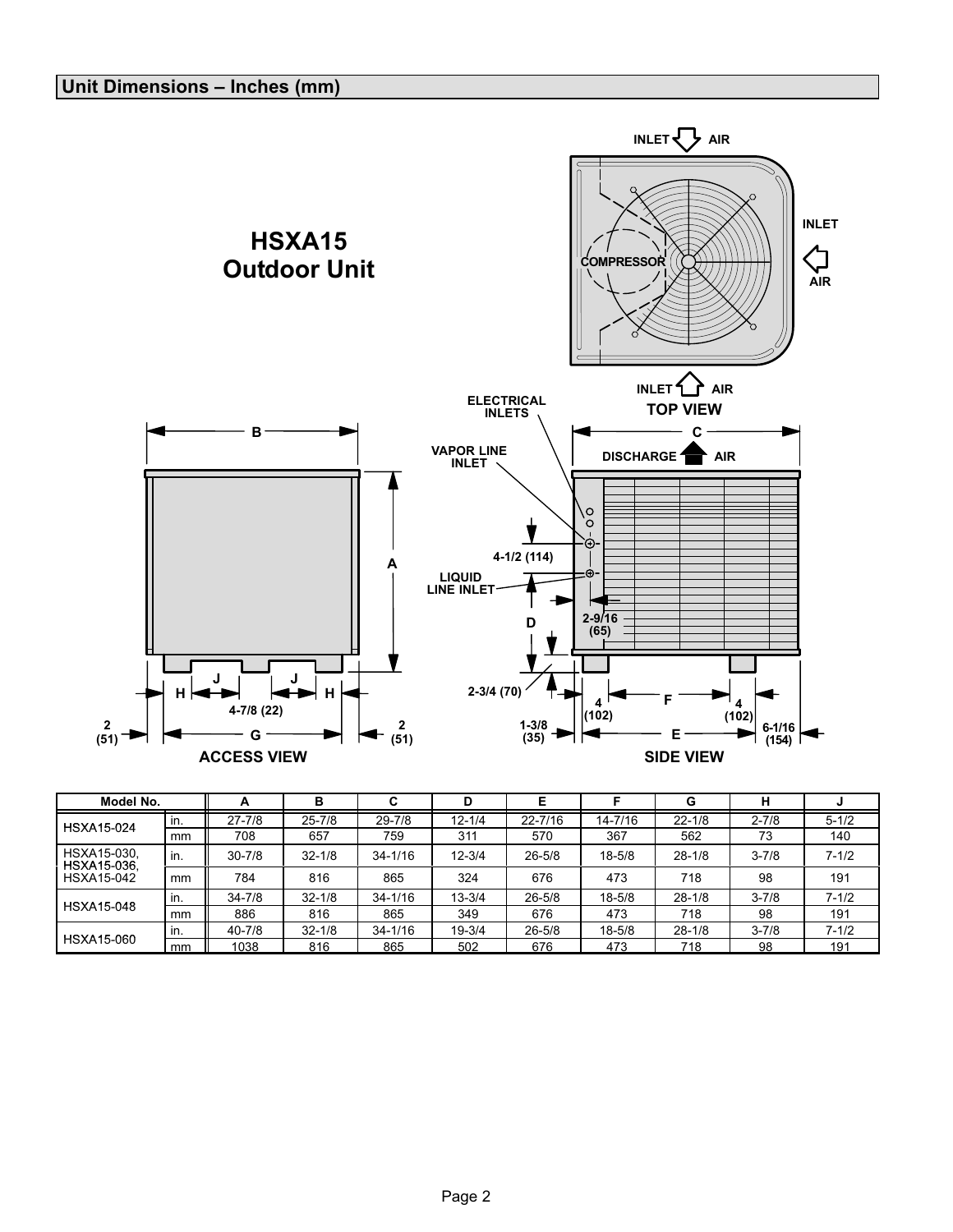## Parts Arrangement



Refer to unit dimensions for sizing mounting slab, platforms or supports. Refer to figure 2 for installation clearances.

Figure 2

NOTE − 48" (1219 mm) clearance required on top of unit. Maximum soffit overhang is 36" (914 mm).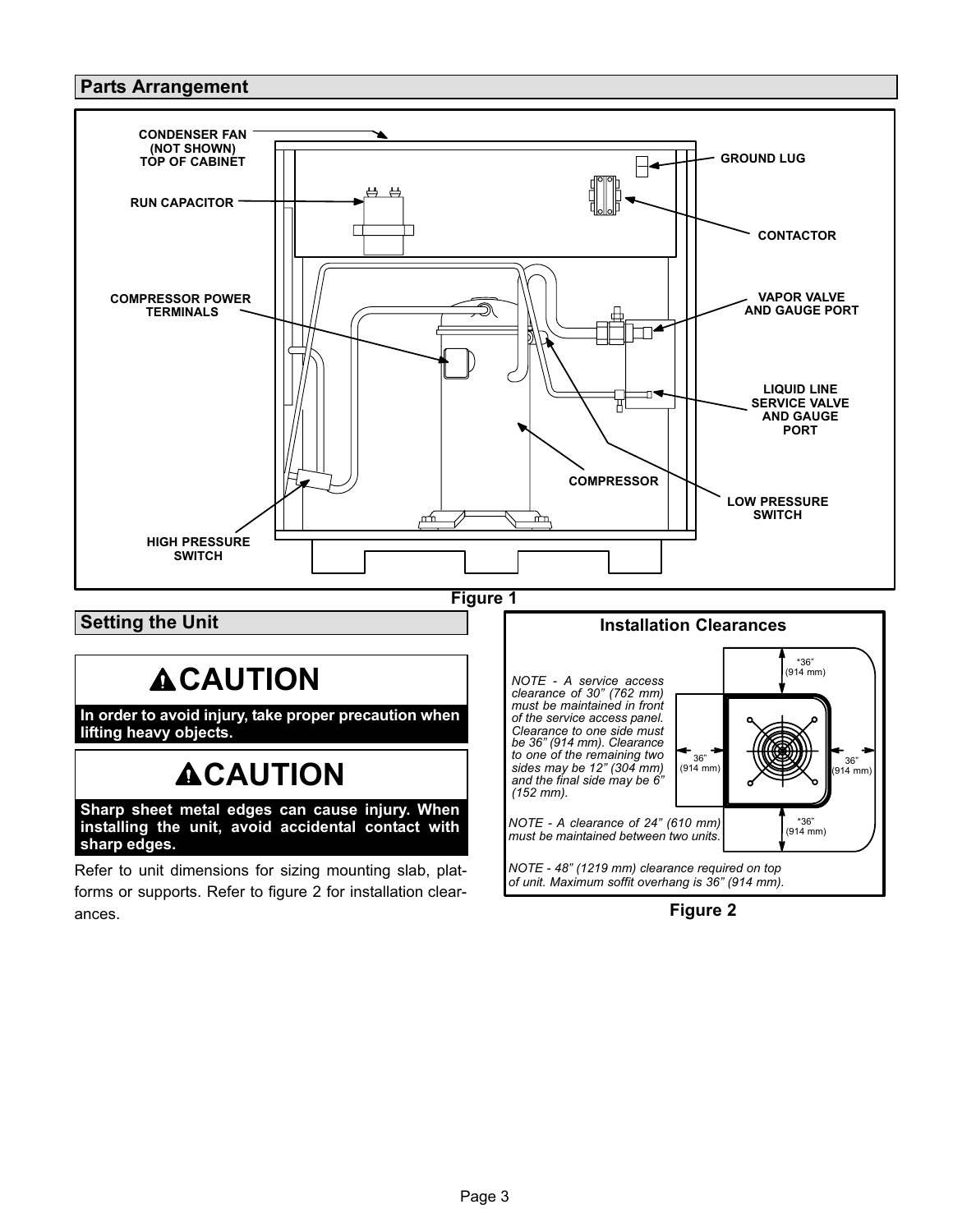### A − Slab Mounting

When you install the unit at grade level, the top of the slab should be high enough above the grade so that water from higher ground will not collect around the unit. See figure 3. Slab should have a slope tolerance away from the building of 2 degrees or 2 inches per 5 feet (51 mm per 1.5 m). Refer to the next section (roof mounting) for barrier construction if the unit must face prevailing winter winds.



Figure 3

#### B − Roof Mounting

Install unit at a minimum of 4 inches above surface of the roof. Care must be taken to ensure weight of unit is properly distributed over roof joists and rafters. Either redwood or steel supports are recommended.

### Electrical

In the U.S.A., wiring must conform with current local codes and the current National Electric Code (NEC). In Canada, wiring must conform with current local codes and the current Canadian Electrical Code (CEC).

Refer to the furnace or blower coil installation instructions for additional wiring application diagrams and refer to unit nameplate for minimum circuit ampacity and maximum overcurrent protection size.

# WARNING

Unit must be grounded in accordance with national and local codes. ELECTRIC SHOCK HAZARD. Can cause injury or death.

- 1 − Install line voltage power supply to unit from a properly sized disconnect switch.
- 2 − Ground unit at unit disconnect switch or to an earth ground.

NOTE − To facilitate conduit, a hole is in the bottom of the control box. Connect conduit to the control box us ing a proper conduit fitting.

NOTE − Units are approved for use only with copper conductors.

24V, Class II circuit connections are made in the low voltage junction box. Refer to figure [4](#page-4-0) for field wiring diagram.

NOTE − A complete unit wiring diagram is located in side the unit control box cover.

- 3 − Install room thermostat (ordered separately) on an inside wall approximately in the center of the conditioned area and 5 feet (1.5 m) from the floor. It should not be installed on an outside wall or where it can be effected by sunlight, drafts or vibrations.
- 4 − Install low voltage wiring from outdoor to indoor unit and from thermostat to indoor unit. See figure [5](#page-4-0).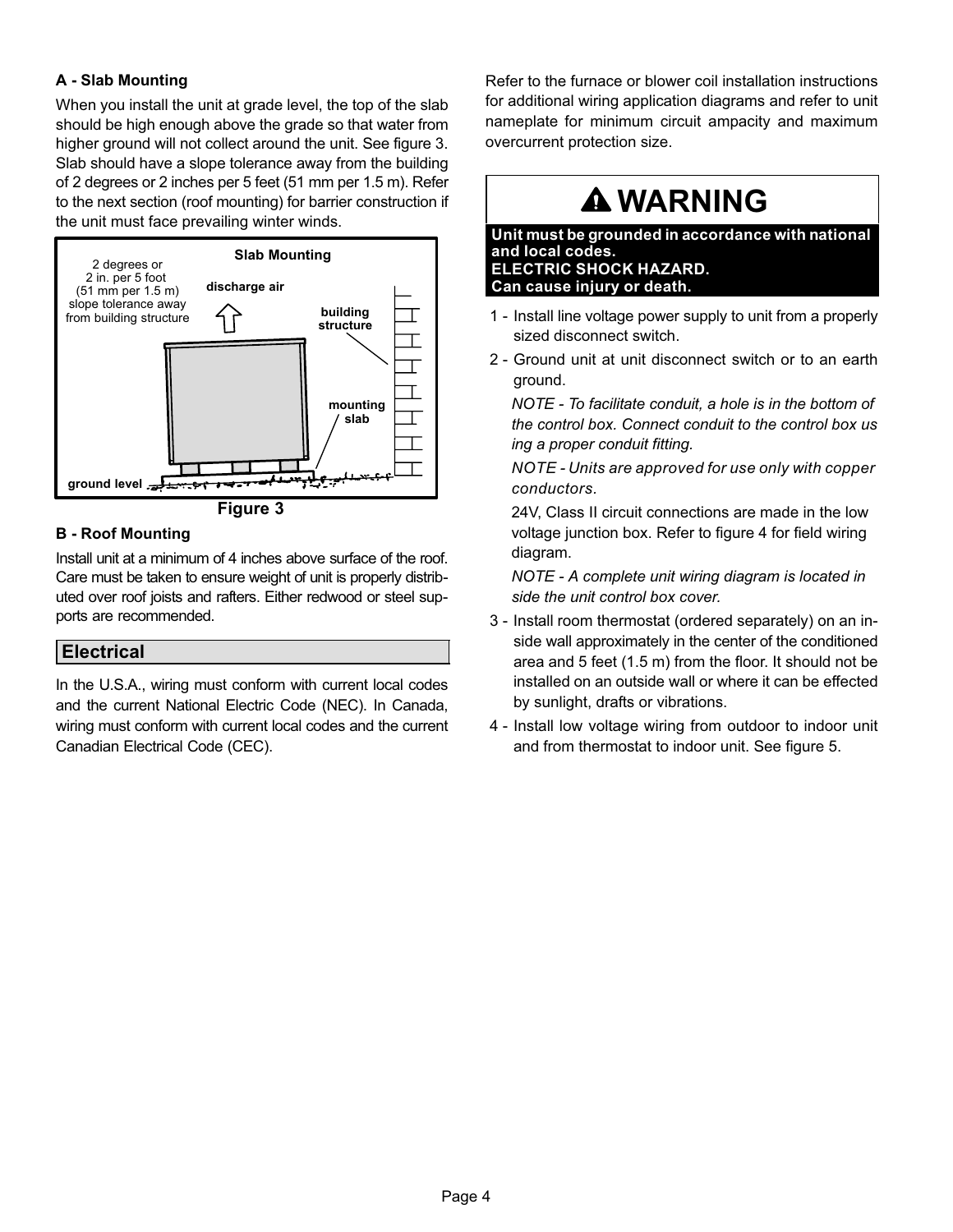<span id="page-4-0"></span>

Figure 4



Figure 5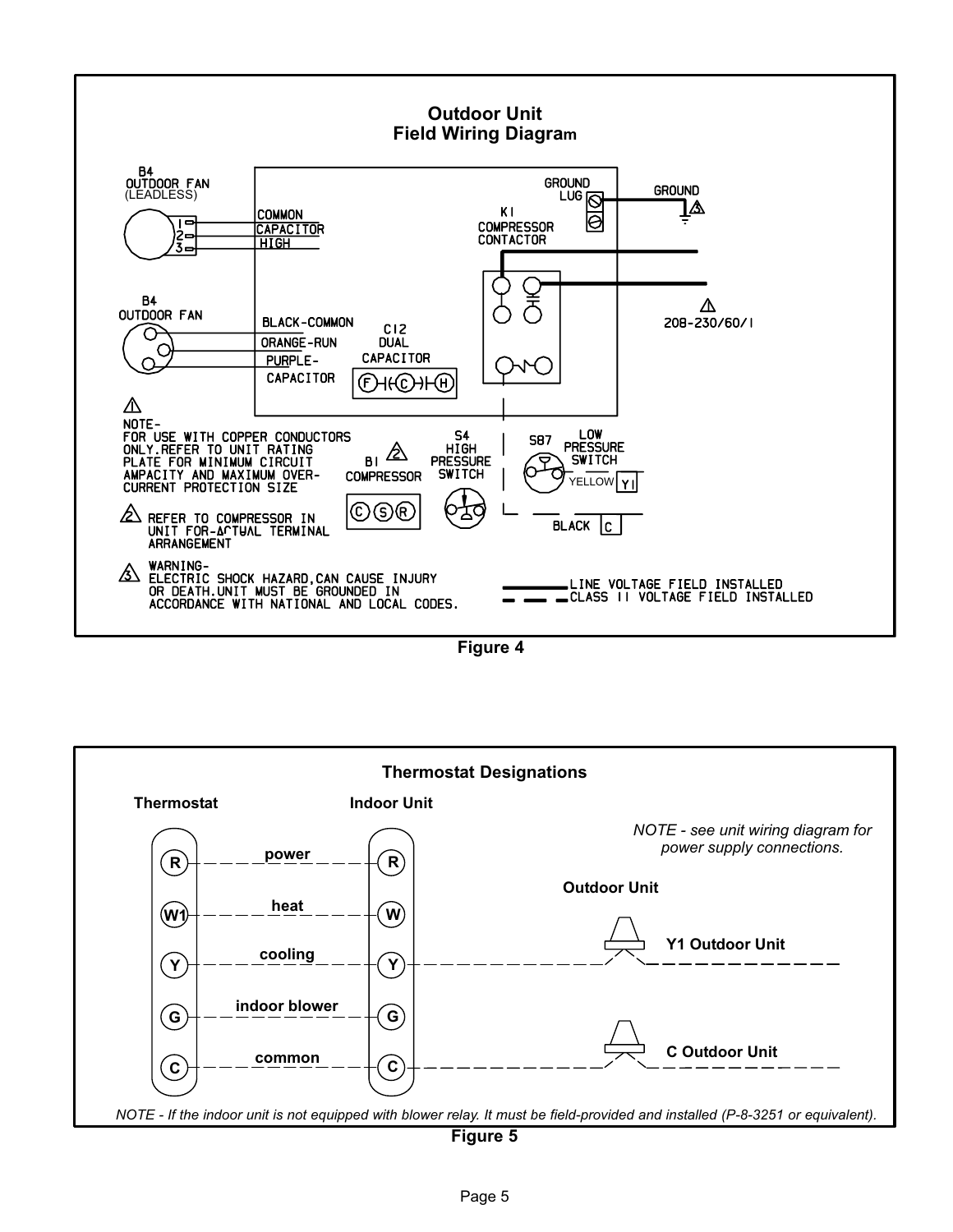## Refrigerant Piping

If the HSXA15 unit is being installed with a new indoor coil and line set, the connections should be made as outlined in this section. If an existing line set and/or indoor coil (used with mineral oil) is going to be used to complete the HSXA15 system, refer to the following section which includes flushing procedures.

Field refrigerant piping consists of liquid and vapor lines from the outdoor unit (sweat connections) to the indoor coil (flare or sweat connections). Use Lennox L15 (sweat, nonflare) series line sets as shown in table 1 or use field-fabricated refrigerant lines. Refer to Refrigerant Piping Guide (Corp. 9351−L9) for proper size, type, and application of field−fabricated lines. Valve sizes are also listed in table 1.

Table 1 Refrigerant Line Sets

| <b>Model</b>               | <b>Connections</b>                                | <b>Valve Field Size</b>        | <b>Recommended Line Set</b>    |                                |                                                             |  |  |
|----------------------------|---------------------------------------------------|--------------------------------|--------------------------------|--------------------------------|-------------------------------------------------------------|--|--|
| No.                        | Liquid<br>Vapor<br>Liquid<br>Line<br>Line<br>Line |                                | Vapor<br>Line                  | L15<br><b>Line Sets</b>        |                                                             |  |  |
| $-024$<br>$-030$<br>$-036$ | $3/8$ in.<br>$(10 \text{ mm})$                    | $3/4$ in.<br>$(19$ mm $)$      | $3/8$ in.<br>$(10 \text{ mm})$ | $3/4$ in.<br>$(19$ mm $)$      | $L15-41$<br>$15$ ft. $-50$ ft.<br>$(4.6 m - 15 m)$          |  |  |
| $-042$<br>$-048$           | $3/8$ in.<br>$(10 \, \text{mm})$                  | $7/8$ in.<br>$(22 \text{ mm})$ | $3/8$ in.<br>$(10 \text{ mm})$ | $7/8$ in.<br>$(22 \text{ mm})$ | L <sub>15</sub> -65<br>15 ft. $-50$ ft.<br>$(4.6 m - 15 m)$ |  |  |
| $-060$                     | $3/8$ in.<br>(10 mm)                              | $1-1/8$ in.<br>(29 mm)         | $3/8$ in.<br>(10 mm)           | $1-1/8$ in.<br>$(29$ mm $)$    | Field<br>Fabricated                                         |  |  |

NOTE − Units are designed for line sets of up to fifty feet (15 m). For applications longer than fifty feet, consult the Lennox Refrigerant Piping Guide (Corp. 9351−L9). Select line set diameters from table 1 to ensure that oil returns to the compressor.

#### Installing Refrigerant Line

During the installation of any heat pump or a/c system, it is important to properly isolate the refrigerant lines to prevent unnecessary vibration. Line set contact with the structure (wall, ceiling or floor) causes some objectionable noise when vibration is translated into sound. As a result, more energy or vibration can be expected. Closer attention to line set isolation must be observed.

Following are some points to consider when placing and installing a high−efficiency outdoor unit:

- 1- Placement − Be aware some localities are adopting sound ordinances based on how noisy the unit is from the adjacent property not at the original installation. Install the unit as far as possible from the property line. When possible, do not install the unit directly outside a window. Glass has a very high level of sound transmission.
- 2- Line Set Isolation The following illustrations demonstrate procedures which ensure proper refrigerant line set isolation. Figure [6](#page-6-0) shows how to install line sets on vertical runs. Figure [7](#page-7-0) shows how to install line sets on horizontal runs. Figure [8](#page-8-0) shows how to make a transition from horizontal to vertical. Finally, figure [9](#page-8-0) shows how to place the outdoor unit and line set.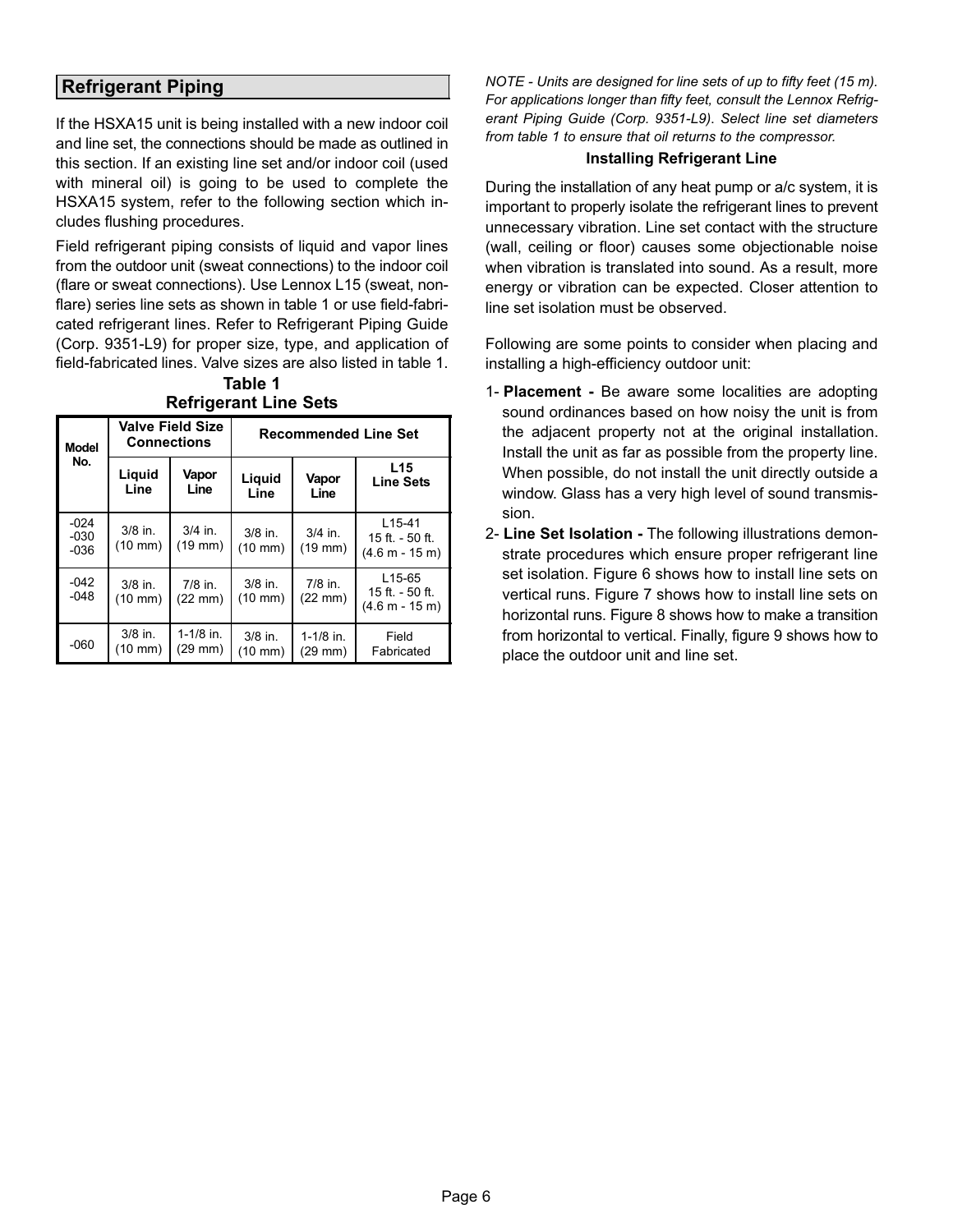<span id="page-6-0"></span>

Figure 6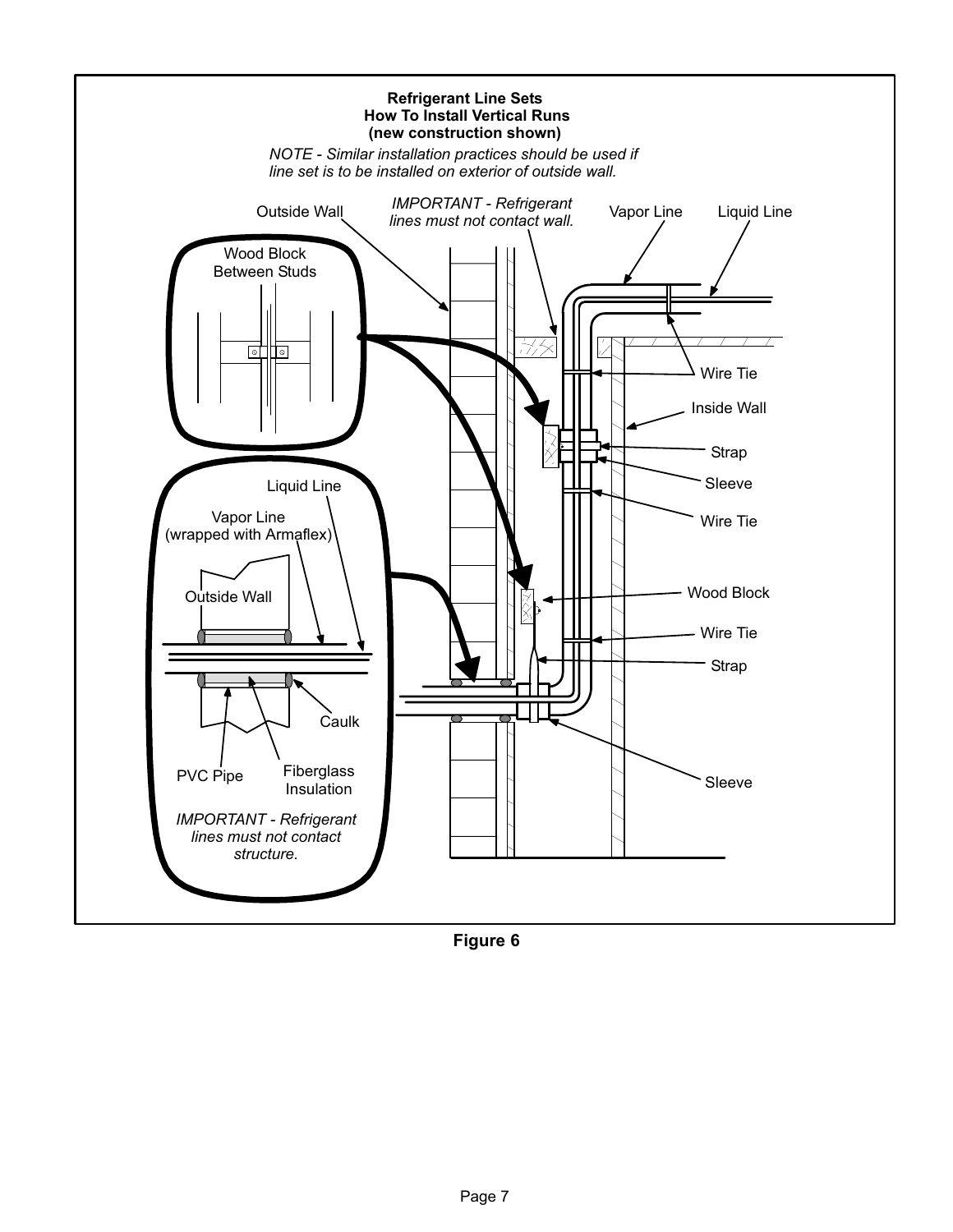<span id="page-7-0"></span>

Figure 7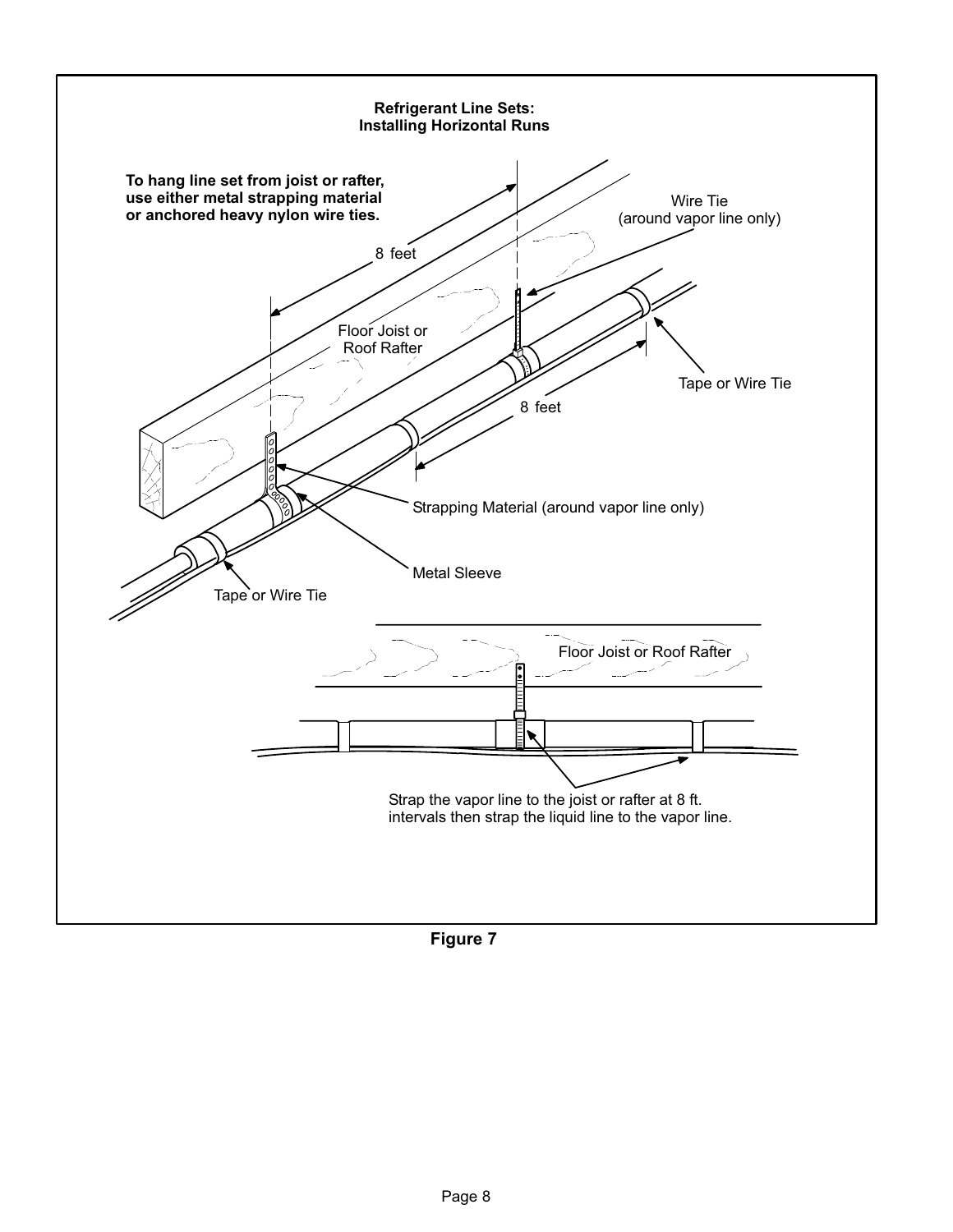<span id="page-8-0"></span>

Figure 8



Figure 9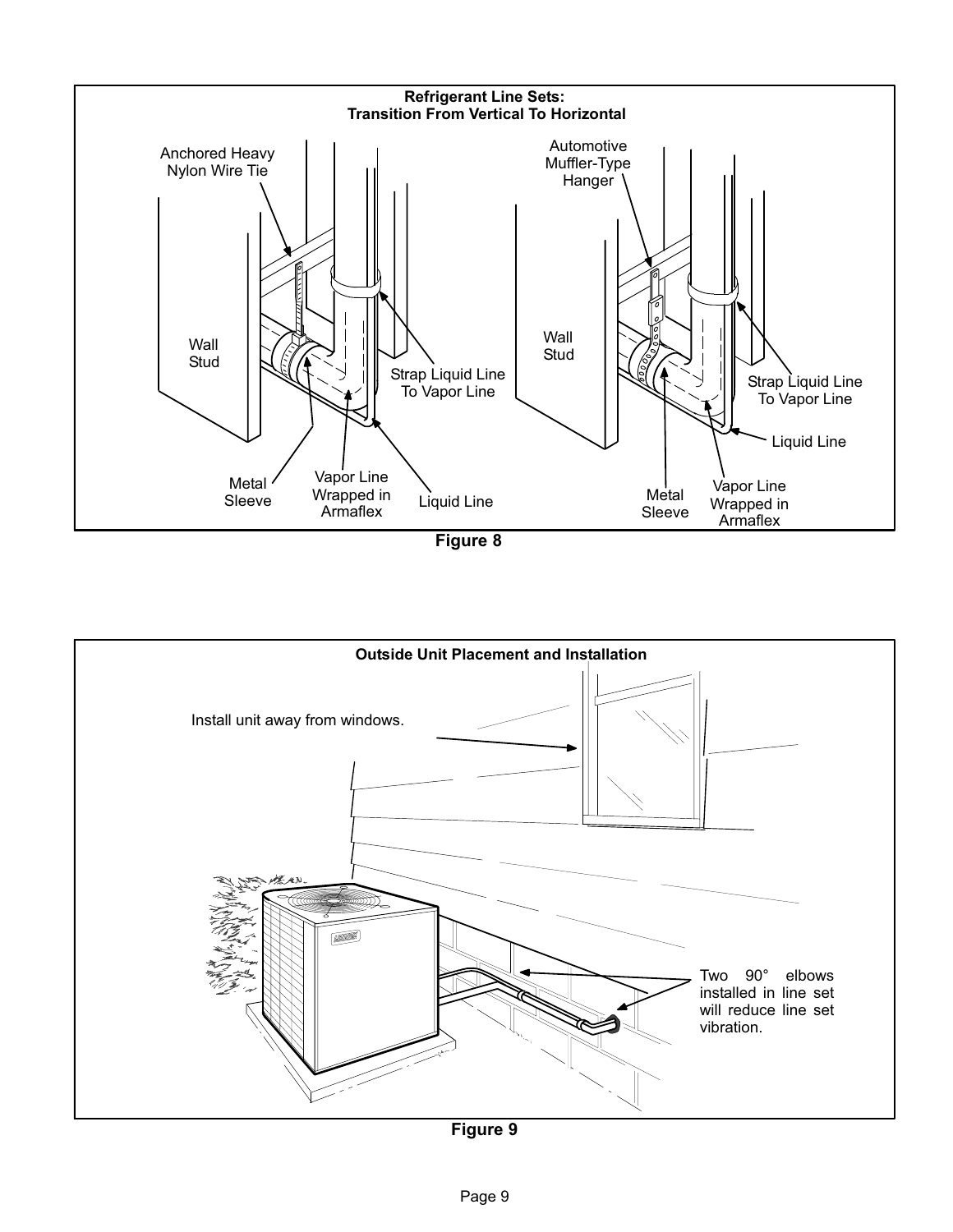#### Refrigerant Connections

HSXA15 Matched with New Indoor Coil and Line Set If an existing indoor coil that was equipped with an RFCI metering device is being replaced, the liquid line must also be replaced prior to the installation of the HSXA15 unit.

If refrigerant lines are routed through a wall, seal and isolate the opening so vibration is not transmitted to the building.

# **AWARNING**

Polyol ester (POE) oils used with R410A refrigerant absorb moisture very quickly. It is very important that the refrigerant system be kept closed as much as possible. DO NOT remove line set caps or service valve stub caps until you are ready to make connections.

## Brazing Connection Procedure

- 1 − Cut ends of the refrigerant lines square (free from nicks or dents). Debur the ends. The pipe must remain round, do not pinch end of the line.
- 2 − Before making line set connections, use dry nitrogen to purge the refrigerant piping. This will help to prevent oxidation and the introduction of moisture into the system.
- 3 Use silver alloy brazing rods (5 or 6 percent silver alloy for copper−to−copper brazing or 45 percent silver alloy for copper−to−brass or copper−to−steel brazing) which are rated for use with R410A refrigerant. Wrap a wet cloth around the valve body and the copper tube stub. Remove light maroon washers from service valves and shield light maroon stickers in order to protect them during brazing. Braze the line set to the service valve.
- 4 − Wrap a wet cloth around the valve body and copper tube stub to protect it from heat damage during brazing. Wrap another wet cloth underneath the valve body to protect the base paint.

NOTE − The tube end must stay bottomed in the fitting during final assembly to ensure proper seating, sealing and rigidity.

- 5 − Install the provided thermal expansion valve (approved for use with R410A refrigerant) in the liquid line at the indoor coil.
- 6 − Install the provided filter drier (approved for use with R410A refrigerant) in the liquid line as close as possible to the expansion device. Do not leave the filter drier uncapped for more than 10 to 15 minutes prior to brazing, evacuation and leak testing. Polyol ester oils used in this system absorb moisture quickly. Failure to install the filter drier will void the warranty.

Flushing Existing Line Set & Indoor Coil

# **AIMPORTANT**

If this unit is being matched with an approved line set or indoor coil which was previously charged with mineral oil, or if it is being matched with a coil which was manufactured before January of 1999, the coil and line set must be flushed prior to installation. Take care to empty all existing traps. Polyol ester (POE) oils are used in Lennox units charged with R410A refrigerant. Residual mineral oil can act as an insulator, preventing proper heat transfer. It can also clog the thermal expansion valve, reducing system performance and capacity.

Failure to properly flush the system per the instructions below will void the warranty.

# **ACAUTION**

This procedure should not be performed on systems which contain contaminants (Example: compressor burn out).

### Required Equipment

You will need the following equipment in order to flush the existing line set and indoor coil: two clean HCFC−22 recovery bottles, an oilless recovery machine with a pump down feature, and two sets of gauges (one for use with HCFC−22 and one for use with the R410A).

### Flushing Procedure

 1 − Remove existing HCFC−22 refrigerant using the appropriate procedure below.

If the existing outdoor unit is not equipped with shut−off valves, or if the unit is not operational AND you plan to use the existing HCFC−22 refrigerant to flush the system - Disconnect all power to the existing outdoor unit. Connect to the existing unit, a clean recovery cylinder and the recovery machine according to the instructions provided with the recovery machine. Remove all HCFC−22 refrigerant from the existing system. Refer to gauges after shutdown to confirm that the entire system is completely void of refrigerant. Disconnect the liquid and vapor lines from the existing outdoor unit.

If the existing outdoor unit is equipped with manual shut−off valves AND you plan to use NEW HCFC-22 refrigerant to flush the system - Start the existing HCFC−22 system in the cooling mode and close the liquid line valve. Pump all of the existing HCFC−22 refrigerant back into the outdoor unit. (It may be necessary to bypass the low pressure switches to ensure complete refrigerant evacuation.) When the low side system pressures reach 0 psig, close the va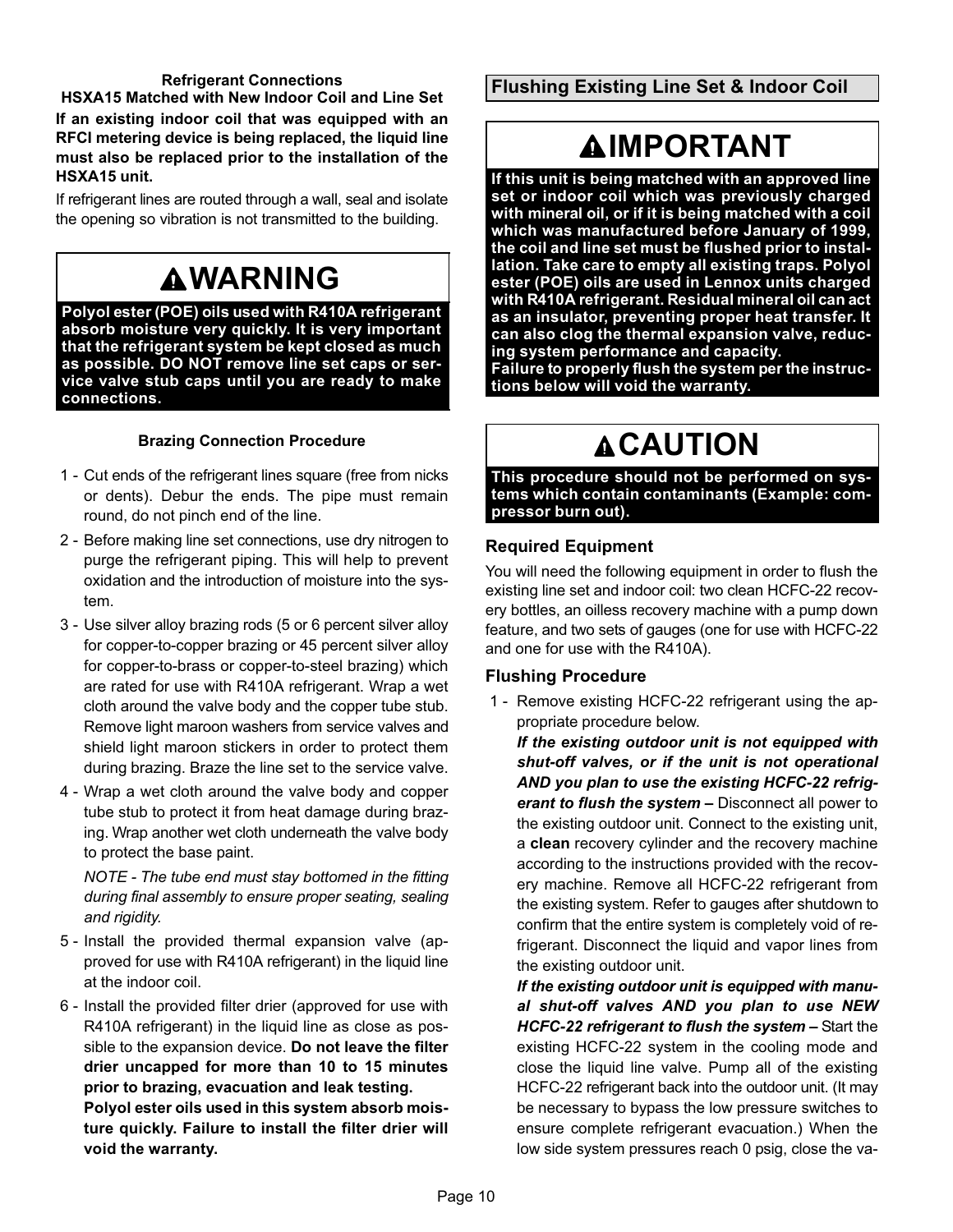por line valve. Disconnect all power to the existing outdoor unit. Refer to gauges after shutdown to confirm that the valves are not allowing refrigerant to flow back into the low side of the system. Disconnect the liquid and vapor lines from the existing outdoor unit.

2 - Remove the existing outdoor unit. Set the new R410A unit and follow the brazing connection procedure which begins on the previous page to make line set connections. DO NOT install provided R410A check/expansion valve at this time.

Make low voltage and line voltage connections to the new outdoor unit. DO NOT turn on power to the unit or open the outdoor unit service valves at this time.

 3 − Remove the existing refrigerant flow control orifice or thermal expansion valve before continuing with flushing procedures. The existing devices are not approved for use with R410A refrigerant and may prevent proper flushing. Use a field−provided fitting to reconnect the lines.

# **AIMPORTANT**

The line set and indoor coil must be flushed with at least the same amount of clean refrigerant that previously charged the system. Check the charge in the flushing cylinder before proceeding.



Figure 10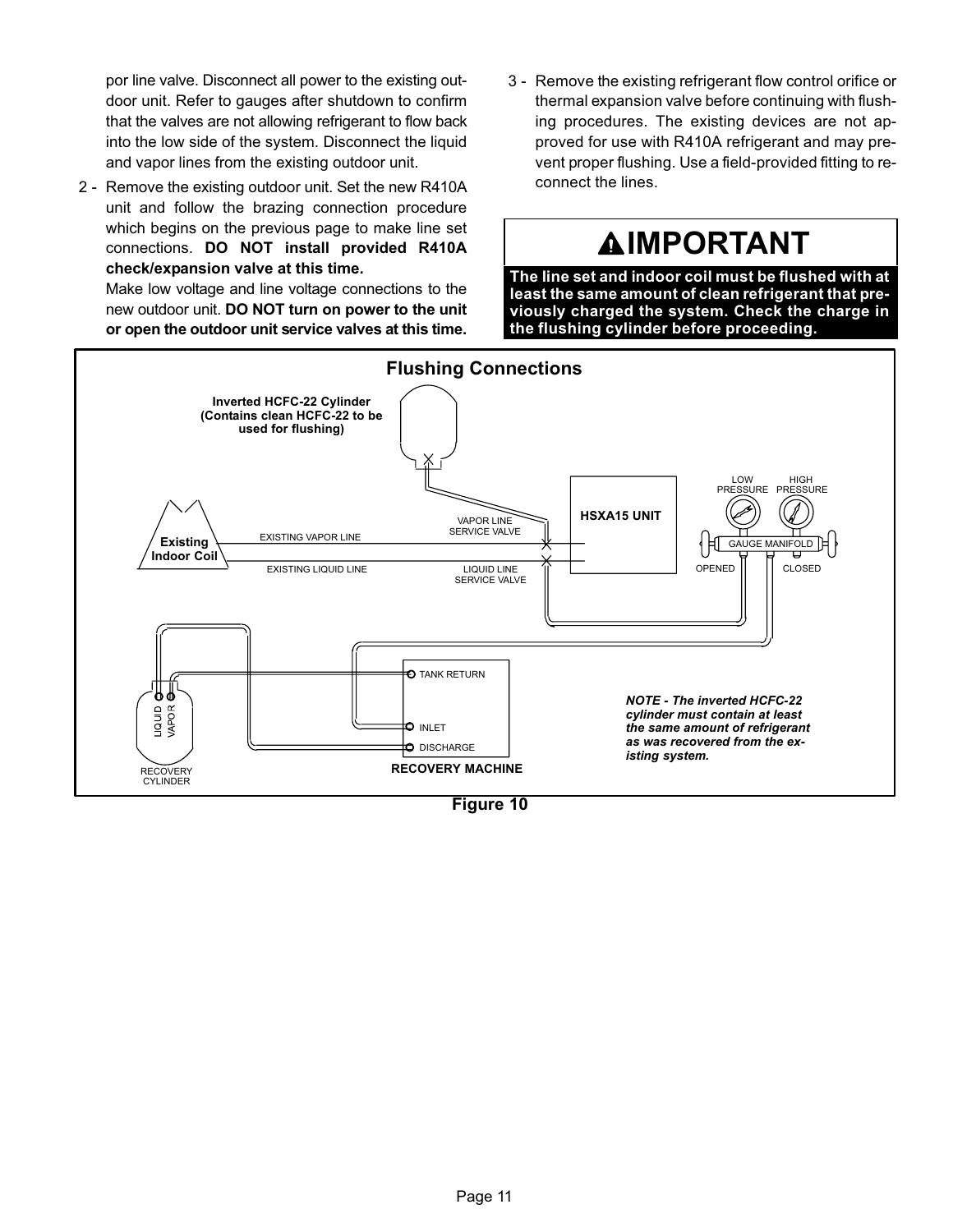- 4 − Remove the pressure tap valve cores from the HSXA15 unit's service valves. Connect an HCFC−22 cylinder with clean refrigerant to the vapor service valve. Connect the HCFC−22 gauge set to the liquid line valve and connect a recovery machine with an empty recovery tank to the gauge set.
- 5 − Set the recovery machine for liquid recovery and start the recovery machine. Open the gauge set valves to allow the recovery machine to pull a vacuum on the existing system line set and indoor coil.
- 6 − Invert the cylinder of clean HCFC−22 and open its valve to allow liquid refrigerant to flow into the system through the vapor line valve. Allow the refrigerant to pass from the cylinder and through the line set and the indoor coil before it enters the recovery machine.
- 7 After all of the liquid refrigerant has been recovered, switch the recovery machine to vapor recovery so that all of the HCFC−22 vapor is recovered. Allow the recovery machine to pull a vacuum on the system.

NOTE − A single system flush should remove all of the mineral oil from the existing refrigerant lines and indoor coil. A second flushing may be done (using clean refrigerant) if insufficient amounts of mineral oil were removed during the first flush. Each time the system is flushed, you must allow the recovery machine to pull a vacuum on the system at the end of the procedure.

- 8 − Close the valve on the inverted HCFC−22 drum and the gauge set valves. Pump the remaining refrigerant out of the recovery machine and turn the machine off.
- 9 Use nitrogen to break the vacuum on the refrigerant lines and indoor coil before removing the recovery machine, gauges and HCFC−22 refrigerant drum. Reinstall pressure tap valve cores into HSXA15 service valves.
- 10 −Install the provided expansion valve (approved for use with R410A refrigerant) in the liquid line at the indoor coil.

## Refrigerant Metering Devices

Use HSXA15 units in TXV systems systems. See the Lennox Engineering Handbook for approved TXV match-ups and application information.

### Expansion Valve Systems

Expansion valves equipped with either Chatleff or flare type fittings are available from Lennox. Refer to the Engineering Handbook for expansion valves for use with specific match−ups. See figure 11 for installation of the expansion valve.

If you install a expansion valve with an indoor coil that includes a fixed orifice, remove the orifice before the expansion valve is installed.



Figure 11

## Manifold Gauge Set

Manifold gauge sets used with systems charged with R410A refrigerant must be capable of handling the higher system operating pressures. The gauges should be rated for use with pressures of 0 − 800 on the high side and a low side of 30" vacuum to 250 psi with dampened speed to 500 psi. Gauge hoses must be rated for use at up to 800 psi of pressure with a 4000 psi burst rating.

## Service Valves

The liquid line and vapor line service valves (figure [12](#page-12-0)) and gauge ports are used for leak testing, evacuating, charging and checking charge. See table 2 for torque requirements Each valve is equipped with a service port which has a factory−installed Schrader valve. A service port cap protects the Schrader valve from contamination and serves as the primary leak seal.

Table 2 **Torque Requirements** 

| Part                | <b>Recommended Torque</b> |              |  |  |  |  |  |
|---------------------|---------------------------|--------------|--|--|--|--|--|
| Service valve cap   | $8$ ft. - $lb$ .          | <b>11 NM</b> |  |  |  |  |  |
| Sheet metal screws  | $16$ in $-$ lb.           | 2 NM         |  |  |  |  |  |
| Machine screws #10  | 28 in - lb.               | 3 NM         |  |  |  |  |  |
| Compressor bolts    | 90 in - lb.               | <b>10 NM</b> |  |  |  |  |  |
| Gauge port seal cap | $8$ ft. - $lb$ .          | <b>11 NM</b> |  |  |  |  |  |

### To Access Schrader Port:

- 1 − Remove access panel.
- 2 − Remove service port cap with an adjustable wrench.
- 3 − Connect gauge to the service port.
- 4 − When testing is complete, replace service port cap. Tighten finger tight, then an additional 1/6 turn.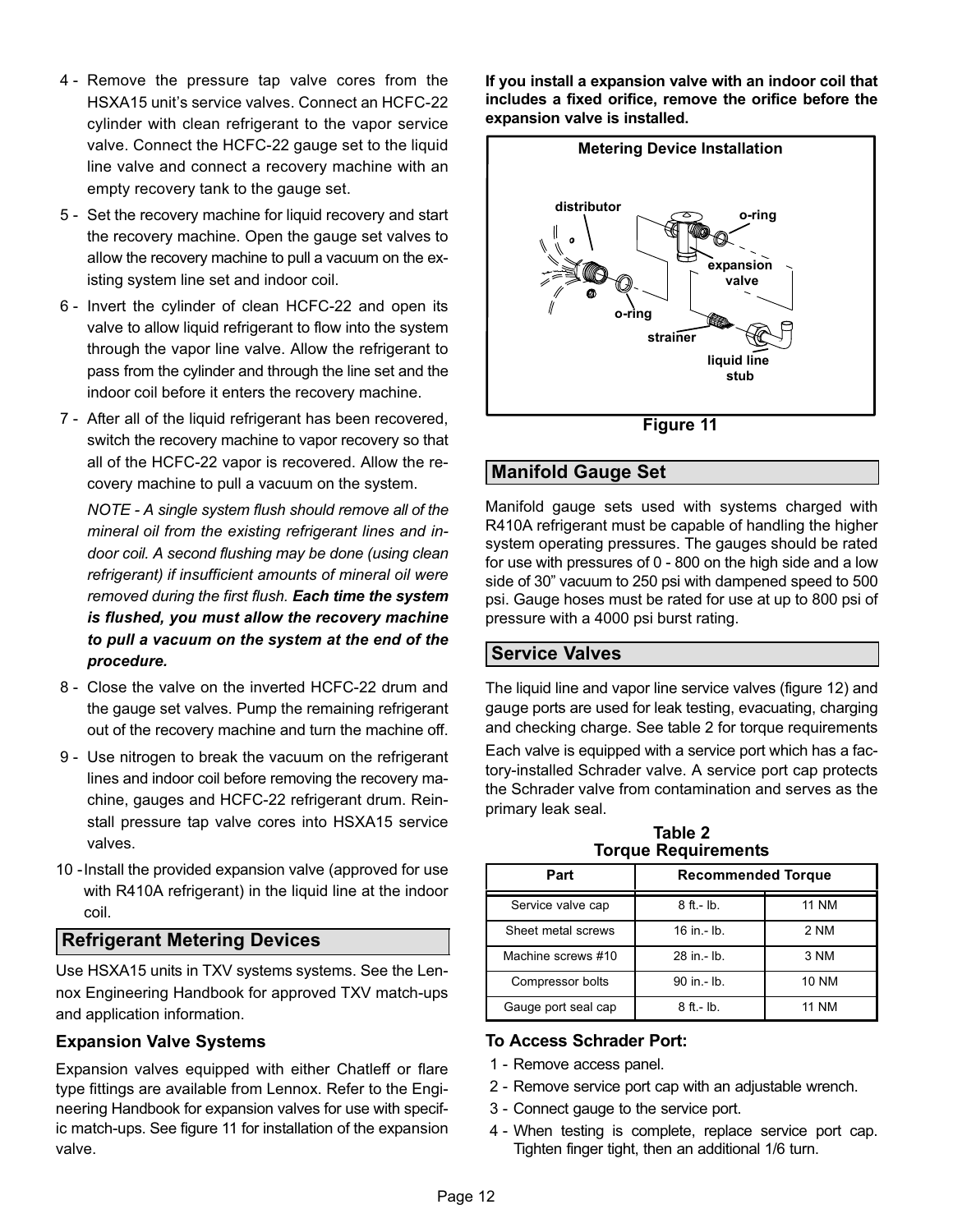### <span id="page-12-0"></span>To Open Service Valve:

- 1 − Remove stem cap with an adjustable wrench.
- 2 − Use a service wrench with a hex−head extension to back the stem out counterclockwise as far as possible.

NOTE − Use a 3/16" hex head extension for liquid line sizes or a 5/16" extension for vapor line sizes.

 3 − Replace the stem cap. Tighten finger tight, then tighten an additional 1/6 turn.



### To Close Service Valve:

- 1 − Remove the stem cap with an adjustable wrench.
- 2 − Use a service wrench with a hex−head extension to turn the stem clockwise to seat the valve. Tighten it firmly.

NOTE − Use a 3/16" hex head extension for liquid line sizes or a 5/16" extension for vapor line sizes.

 3 − Replace the stem cap. Tighten finger tight, then tighten an additional 1/6 turn.

## Leak Testing

After the line set has been connected to the indoor and outdoor units, check the line set connections and indoor unit for leaks.

# WARNING

Refrigerant can be harmful if it is inhaled. Refrigerant must be used and recovered responsibly.

Failure to follow this warning may result in personal injury or death.

# WARNING



Danger of explosion: Can cause equipment damage, injury or death. Never use oxygen to pressurize a refrigeration or air conditioning system. Oxygen will explode on contact with oil and could cause personal injury.

# WARNING

Danger of explosion: Can cause equipment damage, injury or death. When using a high pressure gas such as dry nitrogen to pressurize a refrigeration or air conditioning system, use a regulator that can control the pressure down to 1 or 2 psig (6.9 to 13.8 kPa).

## Using an Electronic Leak Detector

- 1 Connect the high pressure hose of the manifold gauge set to the vapor valve service port. (Normally, the high pressure hose is connected to the liquid line port, however, connecting it to the vapor port helps to protect the manifold gauge set from damage caused by high pressure.)
- 2 − With both manifold valves closed, connect the cylinder of R410A refrigerant to the center port of the manifold gauge set. Open the valve on the R410A cylinder (vapor only).
- 3 − Open the high pressure side of the manifold to allow R410A into the line set and indoor unit. Weigh in a trace amount of R410A. [A trace amount is a maximum of 2 ounces (57 g) refrigerant or 3 pounds (31 kPa) pressure.] Close the valve on the R410A cylinder and the valve on the high pressure side of the manifold gauge set. Disconnect R410A cylinder.
- 4 − Connect a cylinder of nitrogen with a pressure regulating valve to the center port of the manifold gauge set.
- 5 − Adjust nitrogen pressure to 150 psig (1034 kPa). Open the valve on the high side of the manifold gauge set in order to pressurize the line set and the indoor coil.
- 6 − After a few minutes, open a refrigerant port to check that an adequate amount of refrigerant has been added for detection (refrigerant requirements will vary with line lengths). Check all joints for leaks. Purge nitrogen and R410A mixture. Correct any leaks and recheck.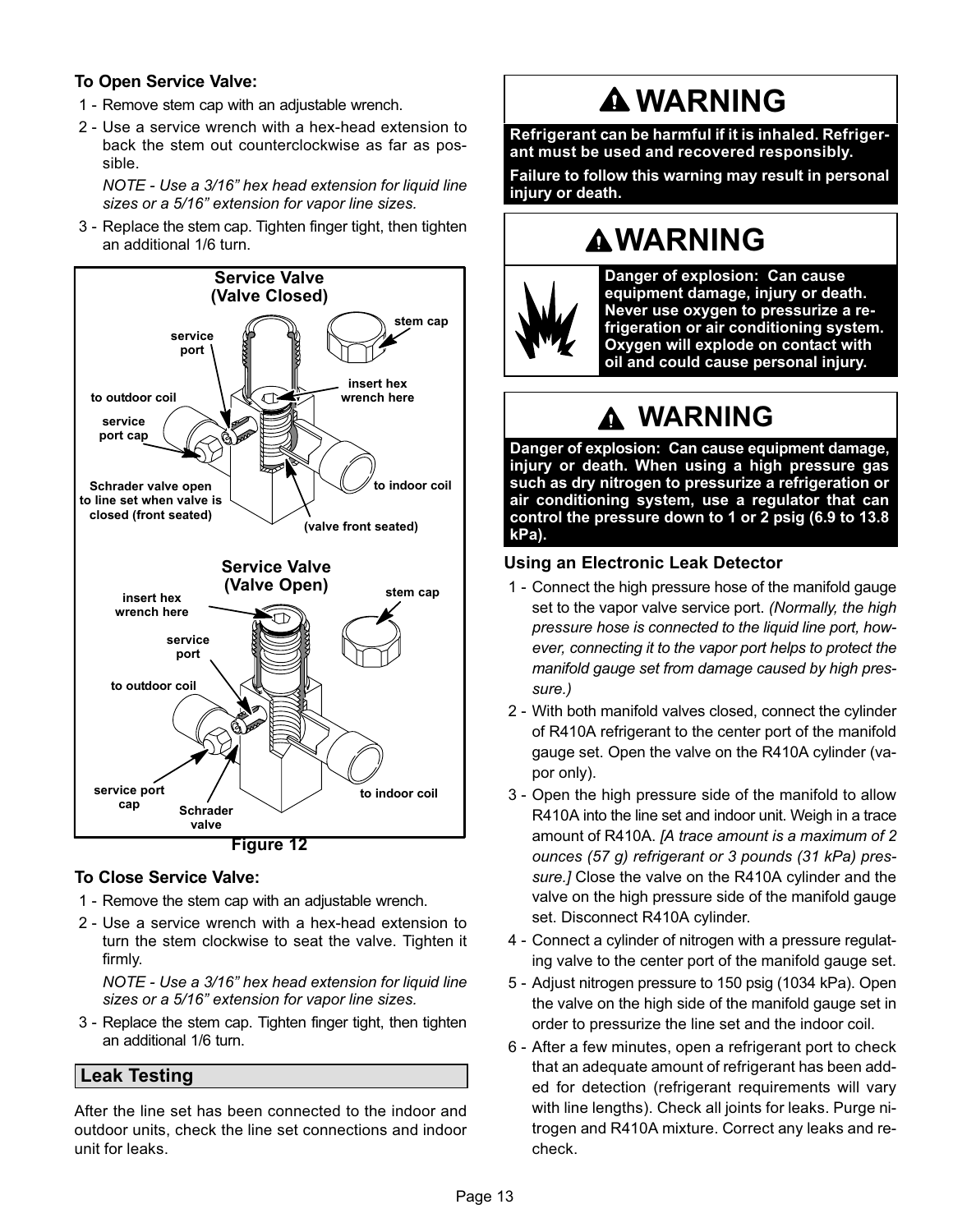# **AIMPORTANT**

Leak detector must be capable of sensing HFC refrigerant.

## Evacuation

Evacuating the system of noncondensables is critical for proper operation of the unit. Noncondensables are defined as any gas that will not condense under temperatures and pressures present during operation of an air conditioning system. Noncondensables and water vapor combine with refrigerant to produce substances that corrode copper piping and compressor parts.

# IMPORTANT

Use a thermocouple or thermistor electronic vacuum gauge that is calibrated in microns. Use an instrument that reads from 50 microns to at least 10,000 microns.

- 1 − Connect manifold gauge set to the service valve ports :
	- low pressure gauge to vapor line service valve
	- high pressure gauge to liquid line service valve
- 2 − Connect micron gauge.
- 3 − Connect the vacuum pump (with vacuum gauge) to the center port of the manifold gauge set.
- 4 − Open both manifold valves and start the vacuum pump.
- 5 Evacuate the line set and indoor unit to an absolute pressure of 23,000 microns (29.01 inches of mercury). During the early stages of evacuation, it is desirable to close the manifold gauge valve at least once to determine if there is a rapid rise in absolute pressure. A rapid rise in pressure indicates a relatively large leak. If this occurs, repeat the leak testing procedure.

NOTE - The term absolute pressure means the total actual pressure within a given volume or system, above the absolute zero of pressure. Absolute pressure in a vacuum is equal to atmospheric pressure minus vacuum pressure.

 6 − When the absolute pressure reaches 23,000 microns (29.01 inches of mercury), close the manifold gauge valves, turn off the vacuum pump and disconnect the manifold gauge center port hose from vacuum pump. Attach the manifold center port hose to a nitrogen cylinder with pressure regulator set to 150 psig (1034 kPa) and purge the hose. Open the manifold gauge valves to break the vacuum in the line set and indoor unit. Close the manifold gauge valves.

# **AWARNING**

Danger of Equipment Damage. Avoid deep vacuum operation. Do not use compressors to evacuate a system. Extremely low vacuums can cause internal arcing and compressor failure. Damage caused by deep vacuum operation will void warranty.

- 7 Shut off the nitrogen cylinder and remove the manifold gauge hose from the cylinder. Open the manifold gauge valves to release the nitrogen from the line set and indoor unit.
- 8 Reconnect the manifold gauge to the vacuum pump, turn the pump on, and continue to evacuate the line set and indoor unit until the absolute pressure does not rise above 500 microns (29.9 inches of mercury) within a 20−minute period after shutting off the vacuum pump and closing the manifold gauge valves.
- 9 When the absolute pressure requirement above has been met, disconnect the manifold hose from the vacuum pump and connect it to an upright cylinder of R410A refrigerant. Open the manifold gauge valves to break the vacuum from 1 to 2 psig positive pressure in the line set and indoor unit. Close manifold gauge valves and shut off the R410A cylinder and remove the manifold gauge set.

## Start−Up

- 1 − Rotate fan to check for frozen bearings or binding.
- 2 Inspect all factory- and field-installed wiring for loose connections.
- 3 − After evacuation is complete, open the liquid line and vapor line service valves to release the refrigerant charge (contained in outdoor unit) into the system.
- 4 − Replace the stem caps and secure finger tight, then tighten an additional one-sixth (1/6) of a turn.
- 5 − Check voltage supply at the disconnect switch. The voltage must be within the range listed on the unit's nameplate. If not, do not start the equipment until you have consulted the power company and the voltage condition has been corrected.
- 6 − Set the thermostat for a cooling demand. Turn on power to the indoor blower and close the outdoor unit disconnect switch to start the unit.
- 7 Recheck voltage while the unit is running. Power must be within range shown on the nameplate.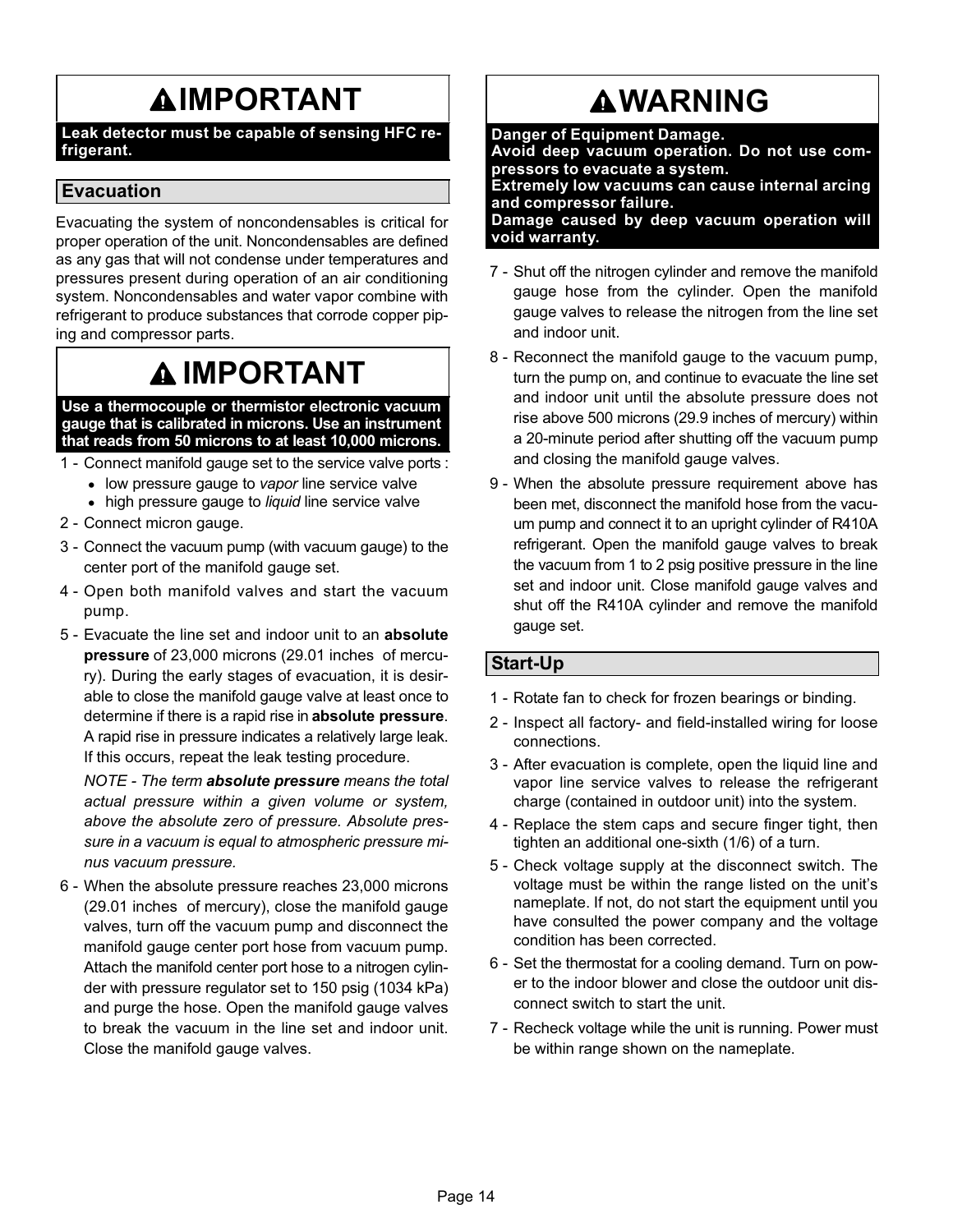## Charging

This system is charged with R410A refrigerant which operates at much higher pressures than HCFC−22. The expansion valve and liquid line filter drier provided with the unit are approved for use with R410A. Do not replace them with components designed for use with HCFC−22. This unit is NOT approved for use with coils which include metering orifices or capillary tubes.

#### Processing Procedure

Units are factory charged with the amount of R410A refrigerant indicated on the unit rating plate. This charge is based on a matching indoor coil and outdoor coil with 15 feet (4.6 m) line set. For varying lengths of line set, refer to table 3 for refrigerant charge adjustment.

| Л<br>10<br>. . |  |
|----------------|--|
|----------------|--|

| <b>Liquid Line Set</b> | Oz. per 5 ft. (grams per 1.5m) adjust |
|------------------------|---------------------------------------|
| <b>Diameter</b>        | from 15 ft. (4.6 m) line set*         |
| $5/16$ in              | 2 ounces per 5 feet                   |
| $(8 \text{ mm})$       | (57 g per 1.5 m)                      |
| $3/8$ in.              | 3 ounces per 5 feet                   |
| $(10 \text{ mm})$      | (85 g per 1.5 m)                      |

\*If line length is greater than 15 ft. (4.6 m), add this amount. If line length is less than 15 ft. (4.6 m), subtract this amount.

# **AIMPORTANT**

#### Mineral oils are not compatible with R410A. If oil must be added, it must be a polyol ester oil.

The compressor is charged with sufficient polyol ester oil for line set lengths up to 50 feet (15.2 m). If oil must on for line set lengths up to 50 leet (15.2 m). If oil must<br>be added in the field, Copeland has approved Mobil<br>EAL™ Arctic 22CC and ICI EMKARATE™ RL32CF for use with these compressors.

If the system is void of refrigerant, clean the system using the procedure described below.

- 1 Use nitrogen to pressurize the system and check for leaks. Repair leaks, if possible.
- 2 − Evacuate the system to remove as much of the moisture as possible.
- 3 − Use nitrogen to break the vacuum and install the provided filter drier in the system.
- 4 − Evacuate the system again. Then, weigh the appropriate amount of R410A refrigerant (listed on unit nameplate) into the system.
- 5 − Monitor the system to determine the amount of moisture remaining in the oil. Use test kit 10N46 to verify that the moisture content is within the kit's dry color range. It may be necessary to replace the filter drier several times to achieve the required dryness level. If system dryness is not verified, the compressor will fail in the future.

The outdoor unit should be charged during warm weather. However, applications arise in which charging must occur in the colder months. The method of charging is determined by the unit's refrigerant metering device and the outdoor ambient temperature.

Measure the liquid line temperature and the outdoor ambient temperature as outlined below:

- 1 Connect the manifold gauge set to the service valves:
	- low pressure gauge to vapor valve service port
	- high pressure gauge to liquid valve service port

Connect the center manifold hose to an upright cylinder of HCFC-22. Close manifold gauge set valves.

- 2 − Set the room thermostat to call for heat. This will create the necessary load for properly charging the system in the cooling cycle.
- 3 − Use a digital thermometer to record the outdoor ambient temperature.
- 4 − When the heating demand has been satisfied, switch the thermostat to cooling mode with a set point of  $68^{\circ}$  F (20°C). When pressures have stabilized, use a digital thermometer to record the liquid line temperature.
- 5 − The outdoor temperature will determine which charging method to use. Proceed with the appropriate charging procedure.

## Weighing in the Charge Fixed Orifice or TXV Systems - Outdoor Temp <  $65^{\circ}$ F (18 $^{\circ}$ C)

If the system is void of refrigerant, or if the outdoor ambient temperature is cool, the refrigerant charge should be weighed into the unit. Do this after any leaks have been repaired.

- 1 Recover the refrigerant from the unit.
- 2 − Conduct a leak check, then evacuate as previously outlined.
- 3 − Weigh in the unit nameplate charge.

If weighing facilities are not available or if you are charging the unit during warm weather, follow one of the other procedures outlined below.

## Charging Using Normal Operating Pressures and the Approach Method TXV Systems – Outdoor Temp.  $\geq 65^{\circ}$ F (18 $^{\circ}$ C)

The following procedure is intended as a general guide and is for use on expansion valve systems only. For best results, indoor temperature should be 70°F (21°C) to 80°F (26°C). Monitor system pressures while charging.

- 1 Record outdoor ambient temperature using a digital thermometer.
- 2 − Attach high pressure gauge set and operate unit for several minutes to allow system pressures to stabilize.
- 3 − Compare stabilized pressures with those provided in table [5,](#page-15-0) "Normal Operating Pressures." Minor variations in these pressures may be expected due to differences in installations. Significant differences could mean that the system is not properly charged or that a problem exists with some component in the system. Pressures higher than those listed indicate that the system is overcharged. Pressures lower than those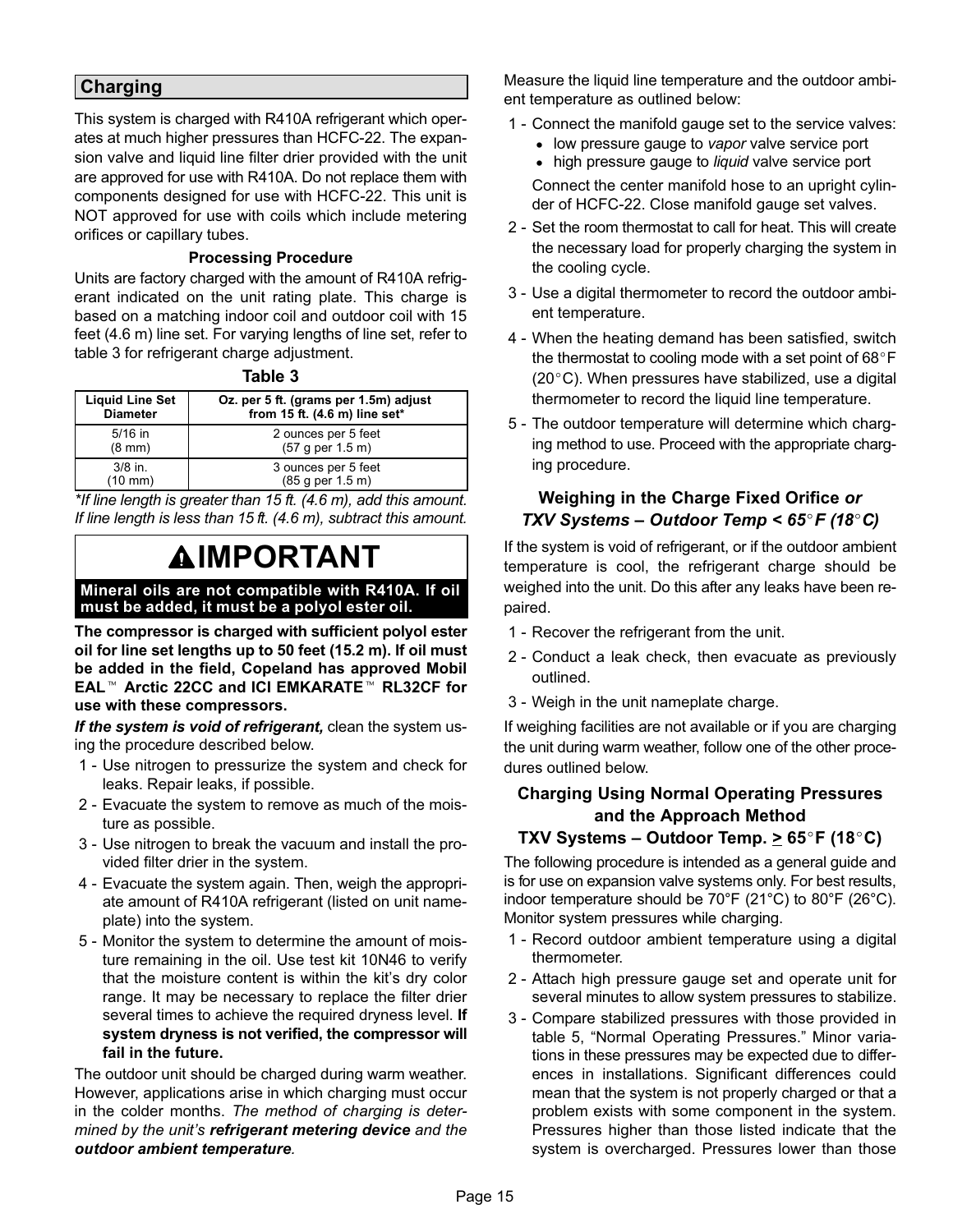<span id="page-15-0"></span>listed indicate that the system is undercharged. Verify pressures with the R410A refrigerant pressure chart in table [6](#page-16-0). Verify adjusted charge using the approach method.

#### Approach Method

- 4 − Use the same digital thermometer you used to check the outdoor ambient temperature to check the liquid line temperature.
- 5 − The difference between the ambient and liquid temperatures should match values given in table 4. If the values don't agree with the those in table 4, add refrigerant to lower the approach temperature, or recover refrigerant from the system to increase the approach temperature.

#### Table 4

| <b>Model Number</b> | <b>Approach Temperature</b><br>Liquid Line Temp. - Outdoor Ambient °F (°C) |
|---------------------|----------------------------------------------------------------------------|
| HSXA15-024          | $8 \pm 1 (4.5 \pm .5)$                                                     |
| HSXA15-030          | $8 \pm 1 (4.5 \pm .5)$                                                     |
| HSXA15-036          | $6 \pm 1 (3.3 \pm .5)$                                                     |
| <b>HSXA15-042</b>   | $9 \pm 1 (5 \pm .5)$                                                       |
| <b>HSXA15-048</b>   | $8 \pm 1 (4.5 \pm .5)$                                                     |
| HSXA15-060          | $12 \pm 1 (6.7 \pm .5)$                                                    |

NOTE − For best results, the same electronic thermometer should be used to check both outdoor ambient and liquid line temperatures.

|             | (Liquid ±10 and vapor ±5 psiq)             |                   |       |        |                   |        |                   |                   |       |                   |       |                   |       |
|-------------|--------------------------------------------|-------------------|-------|--------|-------------------|--------|-------------------|-------------------|-------|-------------------|-------|-------------------|-------|
| <b>Mode</b> | <b>Outdoor Coil</b><br><b>Entering Air</b> | <b>HSXA15-024</b> |       |        | <b>HSXA15-030</b> |        | <b>HSXA15-036</b> | <b>HSXA15-042</b> |       | <b>HSXA15-048</b> |       | <b>HSXA15-060</b> |       |
|             | Temp. °F (°C)                              | Liquid            | Vapor | Liquid | Vapor             | Liguid | Vapor             | Liquid            | Vapor | Liquid            | Vapor | Liquid            | Vapor |
|             | 65<br>(18.3)                               | 239               | 129   | 232    | 130               | 235    | 128               | 241               | 131   | 226               | 130   | 240               | 130   |
|             | 75<br>(23.9)                               | 278               | 131   | 271    | 132               | 276    | 130               | 282               | 133   | 266               | 132   | 279               | 132   |
| <b>TXV</b>  | 85<br>(29.4)                               | 321               | 133   | 314    | 135               | 320    | 132               | 326               | 135   | 310               | 135   | 321               | 135   |
|             | 95<br>(35.0)                               | 368               | 135   | 360    | 137               | 367    | 134               | 373               | 137   | 356               | 137   | 368               | 137   |
|             | 105<br>(40.6)                              | 420               | 138   | 412    | 140               | 421    | 137               | 424               | 139   | 407               | 139   | 418               | 140   |

#### Table 5 Normal Operating Pressures (Liquid ±10 and Vapor ±5 psig)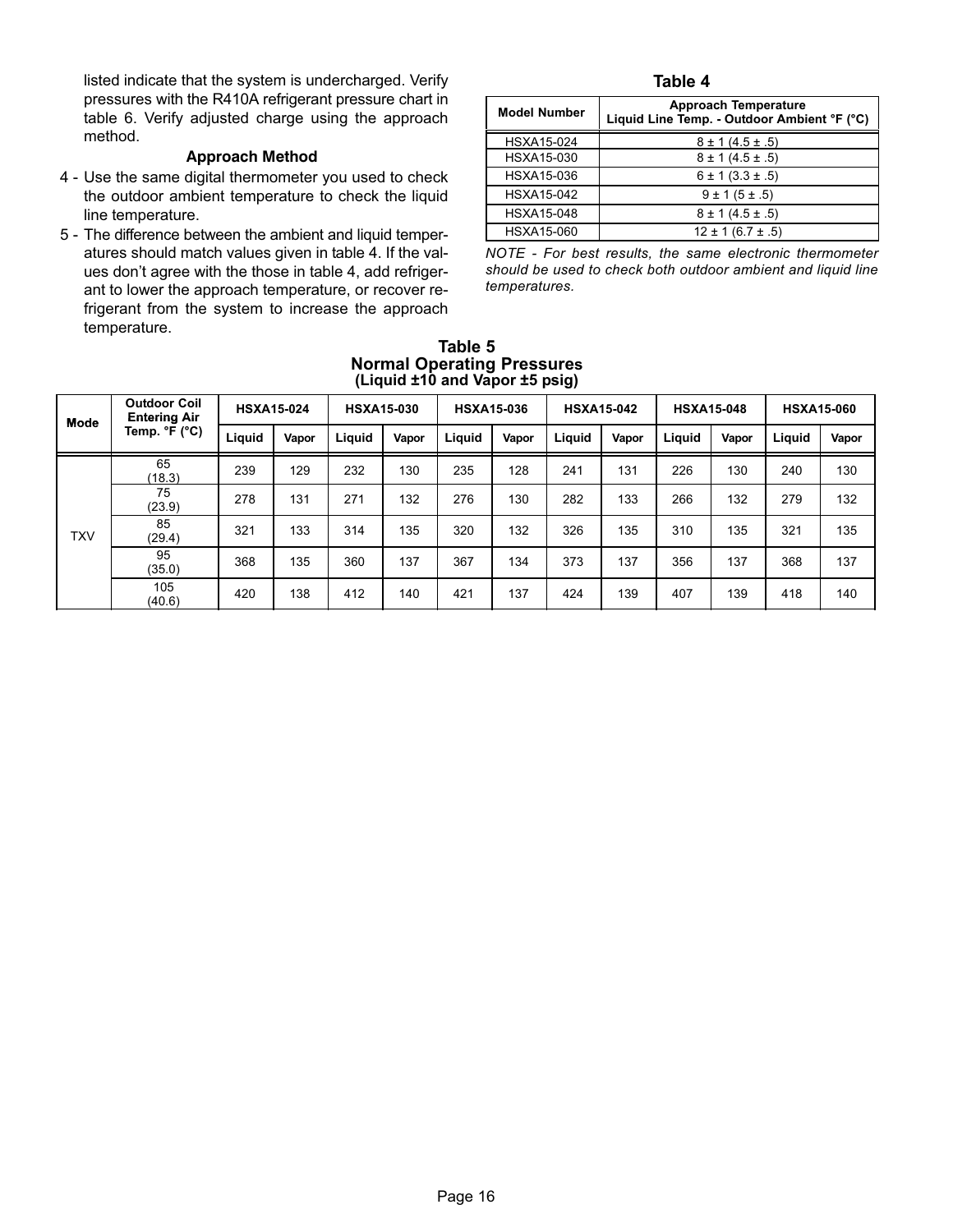<span id="page-16-0"></span>

| <b>Temperature</b><br>°F | <b>Pressure</b><br>Psig | <b>Temperature</b><br>°F | <b>Pressure</b><br>Psig | <b>Temperature</b><br>°F | <b>Pressure</b><br>Psig | <b>Temperature</b><br>$\mathsf{P}$ | <b>Pressure</b><br>Psig |
|--------------------------|-------------------------|--------------------------|-------------------------|--------------------------|-------------------------|------------------------------------|-------------------------|
| 32                       | 100.8                   | 63                       | 178.5                   | 94                       | 290.8                   | 125                                | 445.9                   |
| 33                       | 102.9                   | 64                       | 181.6                   | 95                       | 295.1                   | 126                                | 451.8                   |
| 34                       | 105.0                   | 65                       | 184.3                   | 96                       | 299.4                   | 127                                | 457.6                   |
| 35                       | 107.1                   | 66                       | 187.7                   | 97                       | 303.8                   | 128                                | 463.5                   |
| 36                       | 109.2                   | 67                       | 190.9                   | 98                       | 308.2                   | 129                                | 469.5                   |
| 37                       | 111.4                   | 68                       | 194.1                   | 99                       | 312.7                   | 130                                | 475.6                   |
| 38                       | 113.6                   | 69                       | 197.3                   | 100                      | 317.2                   | 131                                | 481.6                   |
| 39                       | 115.8                   | 70                       | 200.6                   | 101                      | 321.8                   | 132                                | 487.8                   |
| 40                       | 118.0                   | 71                       | 203.9                   | 102                      | 326.4                   | 133                                | 494.0                   |
| 41                       | 120.3                   | 72                       | 207.2                   | 103                      | 331.0                   | 134                                | 500.2                   |
| 42                       | 122.6                   | 73                       | 210.6                   | 104                      | 335.7                   | 135                                | 506.5                   |
| 43                       | 125.0                   | 74                       | 214.0                   | 105                      | 340.5                   | 136                                | 512.9                   |
| 44                       | 127.3                   | 75                       | 217.4                   | 106                      | 345.3                   | 137                                | 519.3                   |
| 45                       | 129.7                   | 76                       | 220.9                   | 107                      | 350.1                   | 138                                | 525.8                   |
| 46                       | 132.2                   | 77                       | 224.4                   | 108                      | 355.0                   | 139                                | 532.4                   |
| 47                       | 134.6                   | 78                       | 228.0                   | 109                      | 360.0                   | 140                                | 539.0                   |
| 48                       | 137.1                   | 79                       | 231.6                   | 110                      | 365.0                   | 141                                | 545.6                   |
| 49                       | 139.6                   | 80                       | 235.3                   | 111                      | 370.0                   | 142                                | 552.3                   |
| 50                       | 142.2                   | 81                       | 239.0                   | 112                      | 375.1                   | 143                                | 559.1                   |
| 51                       | 144.8                   | 82                       | 242.7                   | 113                      | 380.2                   | 144                                | 565.9                   |
| 52                       | 147.4                   | 83                       | 246.5                   | 114                      | 385.4                   | 145                                | 572.8                   |
| 53                       | 150.1                   | 84                       | 250.3                   | 115                      | 390.7                   | 146                                | 579.8                   |
| 54                       | 152.8                   | 85                       | 254.1                   | 116                      | 396.0                   | 147                                | 586.8                   |
| 55                       | 155.5                   | 86                       | 258.0                   | 117                      | 401.3                   | 148                                | 593.8                   |
| 56                       | 158.2                   | 87                       | 262.0                   | 118                      | 406.7                   | 149                                | 601.0                   |
| 57                       | 161.0                   | 88                       | 266.0                   | 119                      | 412.2                   | 150                                | 608.1                   |
| 58                       | 163.9                   | 89                       | 270.0                   | 120                      | 417.7                   | 151                                | 615.4                   |
| 59                       | 166.7                   | 90                       | 274.1                   | 121                      | 423.2                   | 152                                | 622.7                   |
| 60                       | 169.6                   | 91                       | 278.2                   | 122                      | 428.8                   | 153                                | 630.1                   |
| 61                       | 172.6                   | 92                       | 282.3                   | 123                      | 434.5                   | 154                                | 637.5                   |
| 62                       | 195.5                   | 93                       | 286.5                   | 124                      | 440.2                   | 155                                | 645.0                   |

Table 6 R410A Temperature/Pressure Chart

#### System Operation

The outdoor unit and indoor blower cycle on demand from the room thermostat. When the thermostat blower switch is in the ON position, the indoor blower operates continuously.

### High Pressure Switch

HSXA15 units are equipped with a high pressure switch that is located in the liquid line of the compressor. The switch (SPST, manual reset, normally closed) removes power from the compressor when discharge pressure rises above factory setting at  $640 \pm 10$  psi.

#### Low Pressure Switch

HSXA15 units are also equipped with a low pressure switch that is located in the vapor line of the compressor. The switch (SPST, auto−reset, normally closed) removes power from the compressor when vapor line pressure drops below factory setting at  $40 \pm 5$  psi.